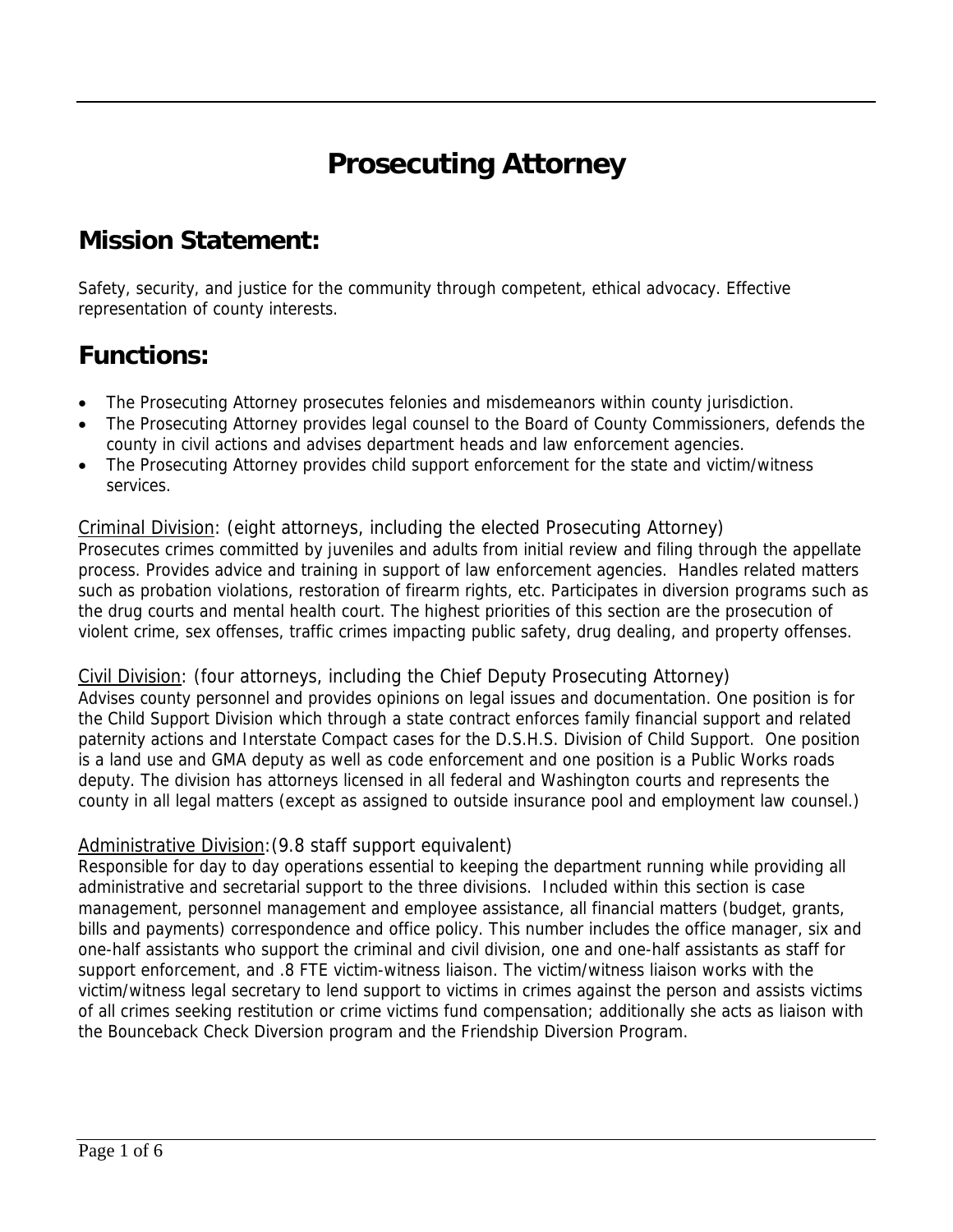# **Long Term Goals:**

- Effective prosecution of crime to provide for the safety of the community, seek justice and hold offenders accountable.
- Enhanced victim/witness program and establishment of crime victim assistance and intervention programs.
- Support alternative justice measures (e.g., juvenile drug court, teen court, prevention work, substance abuse treatment, bad check diversion, and felony diversion) as possible without impairment of the primary mission of the office.
- Train and develop competent, professional deputy prosecutors and staff; cross-train as feasible.
- Establishment of more cost-effective autopsy procedures.

# **Short Term Objectives:**

- More effective civil and criminal prosecution.
- Continue balancing workload assignments and responsibilities with continued personnel turnover and staff-hour reductions.
- More rapid review of referrals from law enforcement.
- Reduce time-lines to complete case prosecution.

# **Accomplishments in 2008**

- With the County Commissioners' support we hired an experienced governmental civil attorney with extensive land use experience which enabled us to bring litigation in-house that had previously been outsourced to private Seattle firms for savings to the County and taxpayers of hundreds of thousands of dollars in future billings.
- This hiring also provided the opportunity to increase oversight of employment counsel's representation on various County employment related matters.
- Additionally, the civil division continued emphasis on increasing government accountability by providing more thorough and more frequent legal representation to the County organization as well as responded to an ever-increasing number of public records requests. The civil division also initiated review and purging of archived civil legal documents in compliance with Secretary of State retention schedule requirements in order to reduce the document storage needs of the office.
- In the criminal division, attorney turnover slowed but did not cease in 2008 due to problems with the housing market and moves to be closer to family. Despite the turnover, staff attorneys continued aggressive prosecution of high criminal caseloads trying 34 cases in the first half of 2008 with 33 convictions. Should this rate continue for the entire year, it would represent a 50% increase in trials going out over 2007.
- We further refined guidelines for the bad check diversion program and worked with law enforcement so that guidelines for accepting checks for prosecution are now the same in three out of the four jurisdictions. We continued referring appropriate felonies and misdemeanors to the Friendship Diversion program for non-violent property offenders.
- Enhanced state funding allowed further enhancements to the victim/witness program.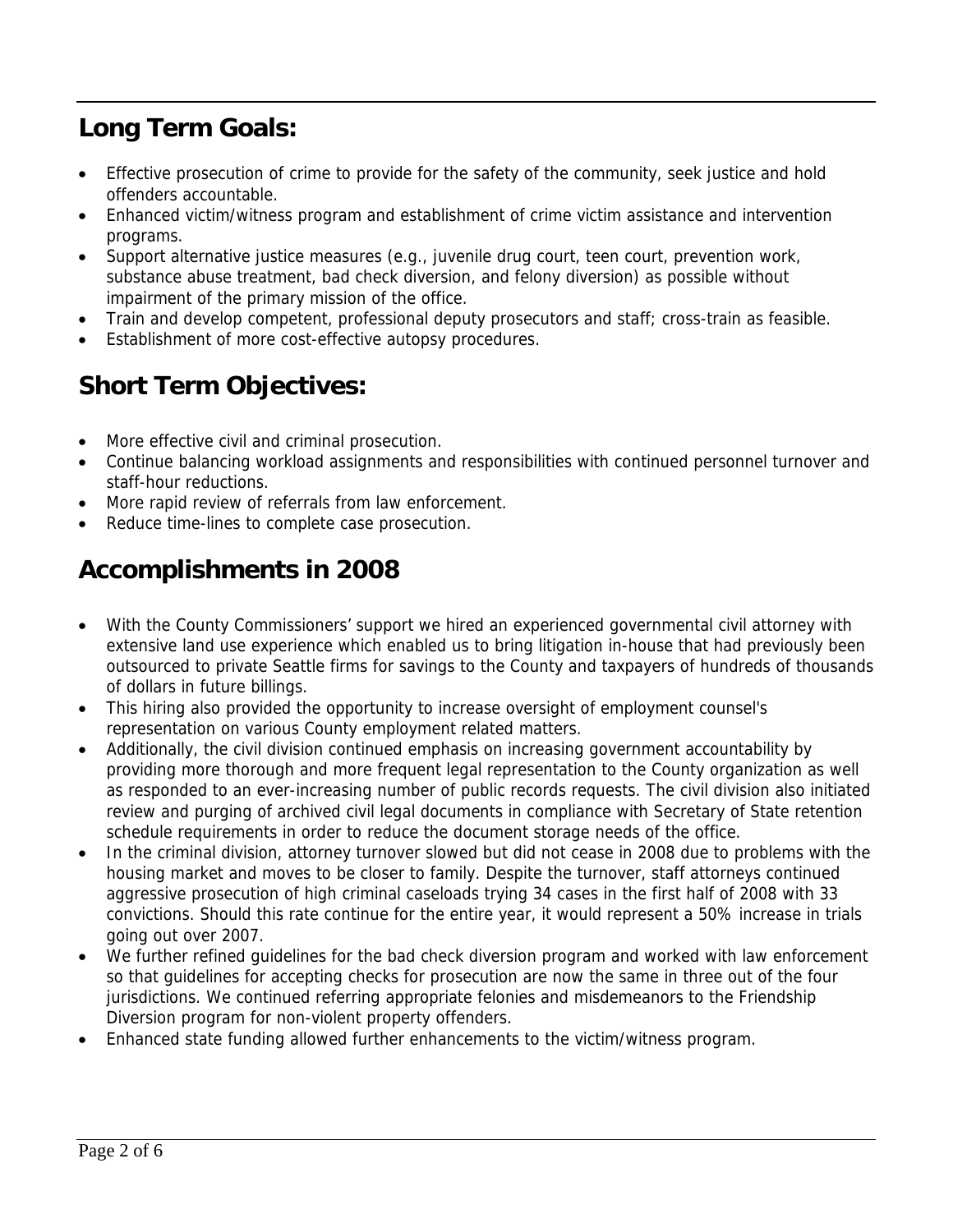- We continued participation in other existing programs such as Drug Court and the Mental Health docket of Superior Court without further reductions in service and continued supplying instructors to law enforcement for the Reserve Academy.
- Various office policies were written and adopted where none existed before. A Charging and Dispositions Policy for deputy prosecutor's and law enforcement's use is nearing completion and will be adopted by mid-August 2008 to be followed shortly by the revision of coroner policy which was last updated over a decade ago. Finally, with the assistance of the Human Resources Department, we continued our commitment to a better workplace by sending our management level employees to supervisory and leadership training.

### **Workload Indicators:**

|                                                  | 2006 Actual | 2007 Actual | 6/30/08 | 2009     |
|--------------------------------------------------|-------------|-------------|---------|----------|
|                                                  |             |             | Actual  | Estimate |
| <b>Felonies</b>                                  |             |             |         |          |
| Filed                                            | 585         | 589         | 251     | 600      |
| <b>Hearings</b>                                  | 10,508      | 10089       | 4577    | 11000    |
| <b>Trials</b>                                    | 45          | 63          | 42      | 84       |
| <b>Juvenile Offenses Filed</b>                   | 352         | 326         | 176     | 352      |
| <b>Offenses Referred</b>                         | 683         | 552         | 310     | 620      |
| <b>Hearings</b>                                  | 6,116       | 10,087      | 5,043   | 10,087   |
| Juvenile Truancy By school year                  |             |             |         |          |
| (July/June)                                      |             |             |         |          |
| <b>Hearings</b>                                  |             |             | 1389    | 2778     |
| <b>First Appearances</b>                         |             |             | 501     | 1002     |
| Contempts                                        |             |             | 591     | 1182     |
| <b>Reviews</b>                                   |             |             | 297     | 594      |
| <b>District Court Crimes Filed and Citations</b> | 1,688       | 1771        | 759     | 1800     |
| <b>Civil</b>                                     |             |             |         |          |
| <b>Public Record Requests</b>                    |             | 34          | 79      | 241      |
| Legal Action Requests-excluding Road Dept,       |             | 369         | 181     | 365      |
| <b>Parks and Maintenance</b>                     |             |             |         |          |
| Legal Action Requests-including Road Dept,       |             | 25          | 13      | 26       |
| Parks and Maintenance                            |             |             |         |          |
| Forfeitures                                      |             | 12          | 19      | 40       |
| <b>Support Enforcement Cases</b>                 | 230         | 308         | 187     | 360      |

### **Staffing Level:**

|                             | 2006 Actual | 2007 Actual | 6/30/08<br>Actual      | 2009 Budget               |
|-----------------------------|-------------|-------------|------------------------|---------------------------|
| Full<br>Time<br>Equivalents | 18.69       | 19 R<br>ס.ל | ິີ<br>$\Omega$<br>21.U | $\cap$<br>$\sim$<br>22.30 |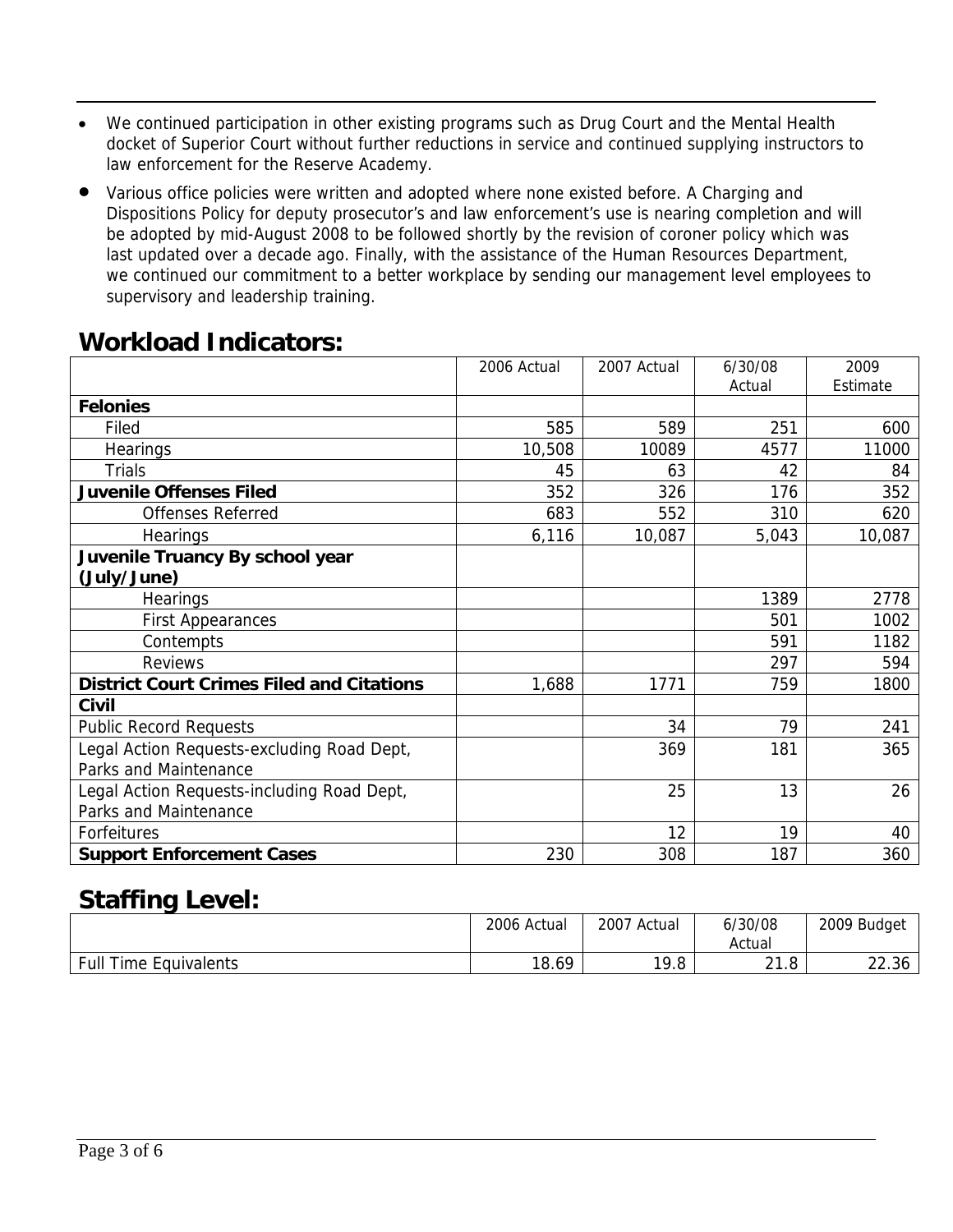# **Prosecuting Attorney Operations Budget**

#### **Revenues:**

|                                       | 2006 Actual | 2007 Actual | 6/30/08   | 2009 Budget |
|---------------------------------------|-------------|-------------|-----------|-------------|
|                                       |             |             | Actual    |             |
| Taxes                                 | 0           |             |           |             |
| Licenses and Permits                  |             |             |           |             |
| Intergovernmental Revenues            | 45,944      | 48,697      | 25,697    | 75,036      |
| <b>Charges for Goods and Services</b> | 37,103      | 57,712      | 1,609     | 83,170      |
| <b>Fines and Forfeits</b>             |             | 122         | 313       | 600         |
| Miscellaneous Revenues                | 4,894       | 2,050       | 330       | 75          |
| <b>Nonrevenues</b>                    |             | 0           |           |             |
| <b>Other Financing Sources</b>        | 190,000     | 229,228     | 378,000   | 150,000     |
| <b>General Tax Support</b>            | 975,425     | 1,010,445   | 330,327   | 1,440,582   |
| <b>TOTAL</b>                          | \$1,253,366 | \$1,348,254 | \$736,276 | \$1,749,463 |

### **Expenditures:**

|                                        | 2006 Actual | 2007 Actual | 6/30/08   | 2009 Budget |
|----------------------------------------|-------------|-------------|-----------|-------------|
|                                        |             |             | Actual    |             |
| Salaries and Wages                     | 914,975     | 952,867     | 533,614   | 1,259,152   |
| <b>Personnel Benefits</b>              | 150,796     | 266,075     | 147,211   | 384,211     |
| <b>Supplies</b>                        | 32,298      | 36,427      | 29,297    | 35,100      |
| Other Services and Charges             | 59,972      | 61,813      | 18,020    | 58,300      |
| <b>Intergovernmental Services</b>      |             |             |           | 0           |
| <b>Interfund Payments for Services</b> | 95,325      | 1,072       | 2,494     | 800         |
| Capital Outlay                         | 0           | 30,000      | 5,640     | 11,900      |
| <b>TOTAL</b>                           | \$1,253,366 | \$1,348,254 | \$736,276 | \$1,749,463 |

# **Family Services/Child Support Budget**

#### **Revenues:**

|                                       | 2006 Actual | 2007 Actual | 6/30/08   | 2009 Budget |
|---------------------------------------|-------------|-------------|-----------|-------------|
|                                       |             |             | Actual    |             |
| Taxes                                 |             |             |           |             |
| Licenses and Permits                  |             |             |           |             |
| Intergovernmental Revenues            | 157,472     | 212,332     | 31,878    | 255,410     |
| <b>Charges for Goods and Services</b> |             |             |           |             |
| <b>Fines and Forfeits</b>             |             |             |           |             |
| <b>Miscellaneous Revenues</b>         |             |             |           |             |
| <b>Nonrevenues</b>                    |             |             |           |             |
| <b>Other Financing Sources</b>        |             |             |           |             |
| <b>General Tax Support</b>            | 40,625      | $-30,141$   | 68,657    | $-36,910$   |
| <b>TOTAL</b>                          | \$198,097   | \$182,191   | \$100,535 | \$218,500   |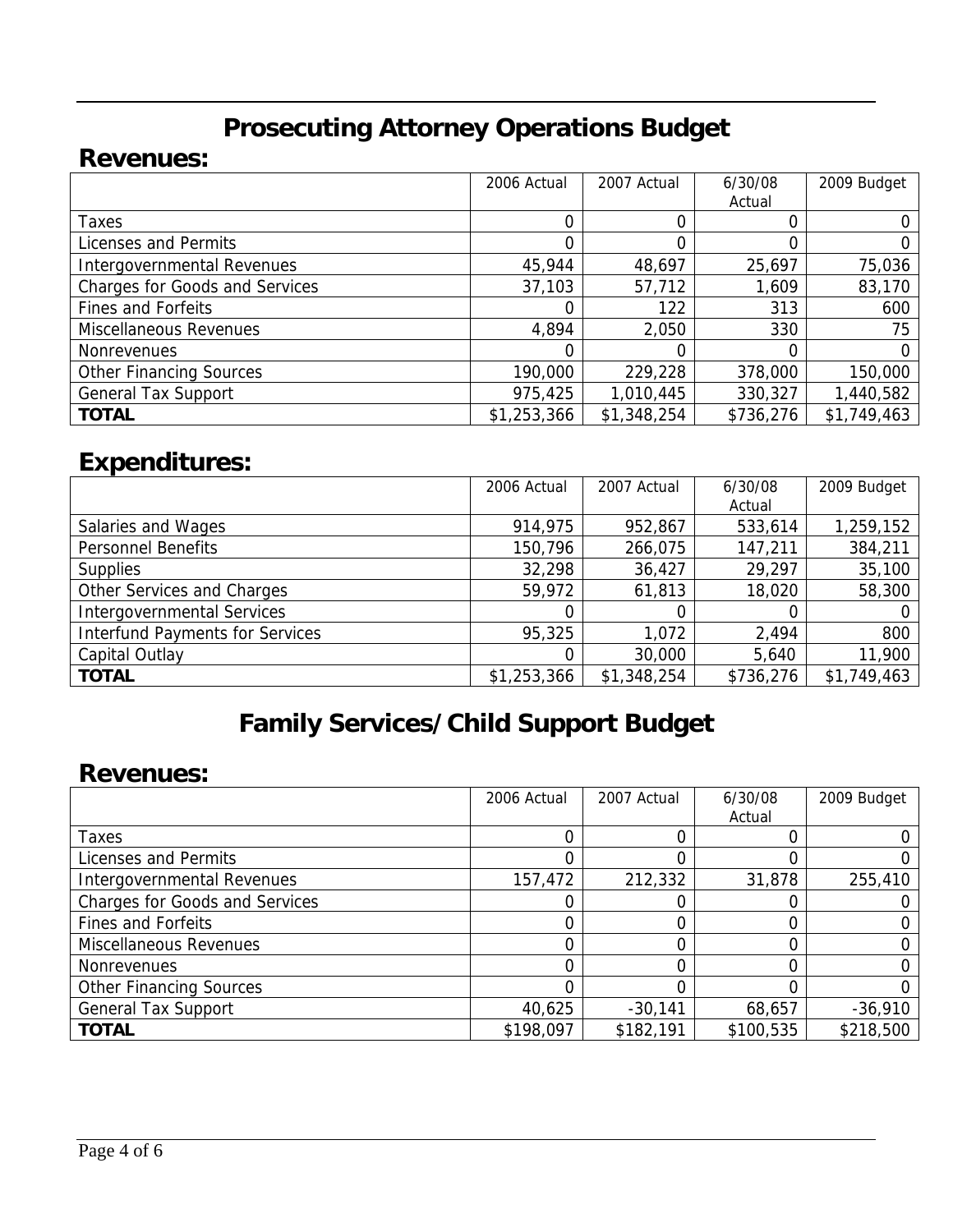# **Expenditures:**

|                                        | 2006 Actual | 2007 Actual | 6/30/08   | 2009 Budget |
|----------------------------------------|-------------|-------------|-----------|-------------|
|                                        |             |             | Actual    |             |
| Salaries and Wages                     | 129,095     | 112,676     | 58,386    | 122,598     |
| <b>Personnel Benefits</b>              | 23,704      | 35,713      | 18,671    | 46,016      |
| <b>Supplies</b>                        | 2,366       | 5,455       | 2,124     | 6,300       |
| Other Services and Charges             | 25,634      | 27,057      | 20,088    | 30,621      |
| <b>Intergovernmental Services</b>      | 431         | 68          |           | 300         |
| <b>Interfund Payments for Services</b> | 16867       | 1,222       | 1,267     | 3,100       |
| Capital Outlay                         |             |             |           | 9,565       |
| <b>TOTAL</b>                           | \$198,097   | \$182,191   | \$100,535 | \$218,500   |

## **Coroner Budget**

#### **Revenues:**

|                            | 2006 Actual | 2007 Actual | 6/30/08  | 2009 Budget |
|----------------------------|-------------|-------------|----------|-------------|
|                            |             |             | Actual   |             |
| Intergovernmental Revenues | 14,969      | 25,271      | 17,452   | 50,400      |
| <b>General Tax Support</b> | 52,529      | 81,425      | 23,346   | 68,261      |
| <b>TOTAL</b>               | \$67,498    | \$106,696   | \$40,798 | \$118,661   |
|                            |             |             |          |             |

### **Expenditures:**

|                            | 2006 Actual | 2007 Actual | 6/30/08  | 2009 Budget |
|----------------------------|-------------|-------------|----------|-------------|
|                            |             |             | Actual   |             |
| Other Services and Charges | 67,498      | 106,696     | 40,798   | 118,661     |
| <b>TOTAL</b>               | \$67,498    | \$106,696   | \$40,798 | \$118,661   |

# **Local Crime Victim Compensation Budget**

#### **Revenues:**

|                                       | 2006 Actual | 2007 Actual | 6/30/08   | 2009 Budget |
|---------------------------------------|-------------|-------------|-----------|-------------|
|                                       |             |             | Actual    |             |
| Beginning Fund Balance                | 246,823     | 247,694     | 225,654   | 209,776     |
| Taxes                                 |             | 0           |           |             |
| Licenses and Permits                  |             | 0           |           |             |
| <b>Intergovernmental Revenues</b>     | 18,256      | 0           | 18,256    | 42,968      |
| <b>Charges for Goods and Services</b> | 53,777      | 52,360      | 25,619    | 51,000      |
| Fines and Forfeits                    |             | o           |           |             |
| Miscellaneous Revenues                | $-4,701$    |             |           |             |
| <b>Nonrevenues</b>                    |             | 101         |           |             |
| <b>Other Financing Sources</b>        |             |             |           |             |
| <b>TOTAL</b>                          | \$314,155   | \$300,155   | \$269,529 | \$303,744   |